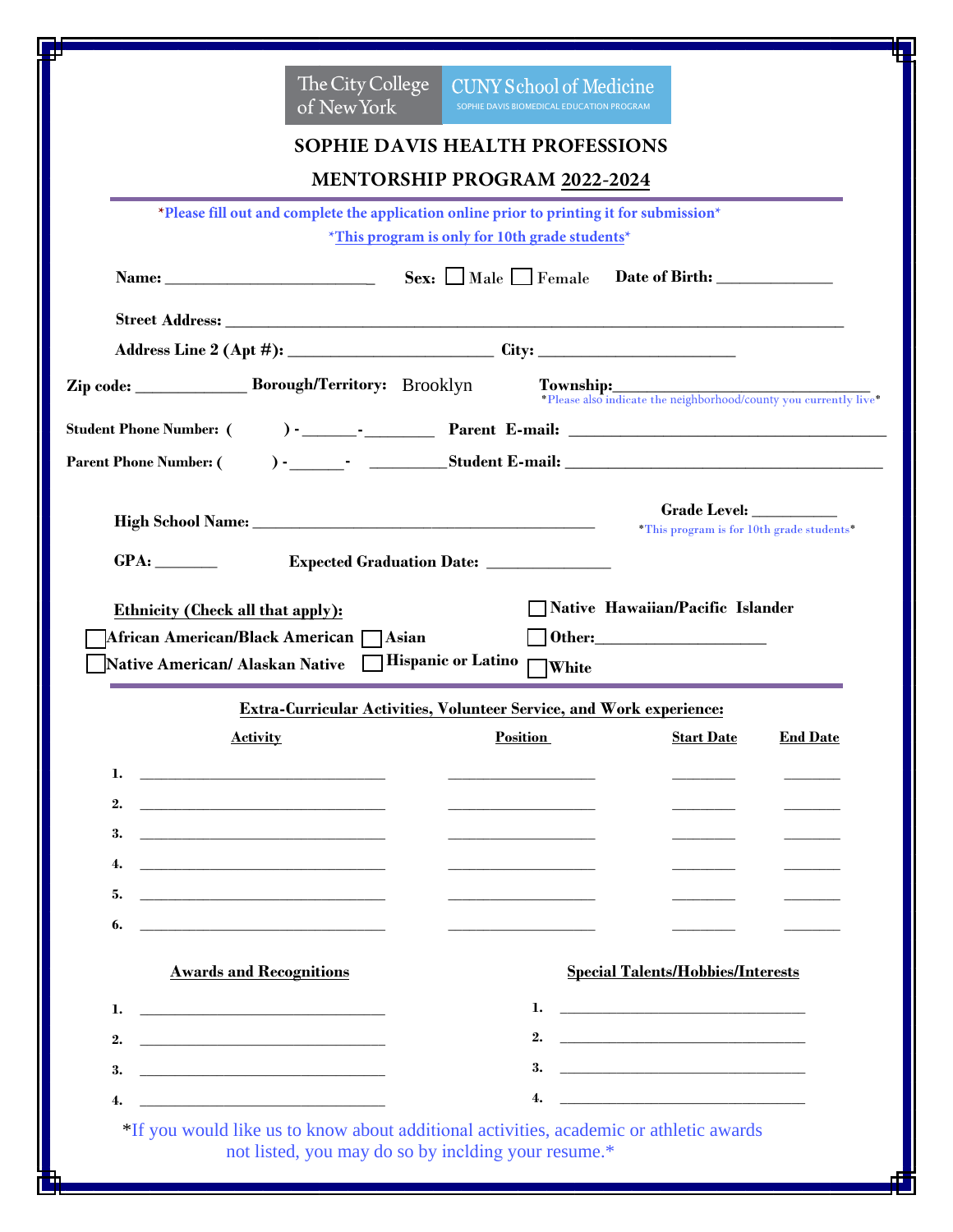## **Fall 2021 Classes Enrolled:**

|    | 1. <u>___________________________</u> |  |
|----|---------------------------------------|--|
|    |                                       |  |
|    | $3.$ $\qquad \qquad$                  |  |
|    | 4. $\qquad \qquad$                    |  |
|    |                                       |  |
| 6. |                                       |  |

Grade

Grade

## **Spring 2022 Classes Enrolled:**

## $\mathbf{1}$ . <u> 1989 - Jan Barat, margaret eta idazlea (h. 1989).</u>  $2.$  $3.$  $4.$ 5. 6.

| Tests Completed (e.g. AP's, Regents, PSAT, SAT subject tests, etc.):                                                        | <b>Score</b> |
|-----------------------------------------------------------------------------------------------------------------------------|--------------|
| 1.                                                                                                                          |              |
| 2.<br><u> 1989 - Jan Sterlinger, skriuwer fan it ferstjer fan de fan it ferstjer fan it ferstjer fan it ferstjer fan it</u> |              |
| 3.<br><u> Alexandro de la contrada de la contrada de la contrada de la contrada de la contrada de la contrada de la co</u>  |              |
| 4.<br><u> Alexandria de la contrada de la contrada de la contrada de la contrada de la contrada de la contrada de la c</u>  |              |
| 5.                                                                                                                          |              |
| 6.                                                                                                                          |              |
|                                                                                                                             |              |

**PSAT:** 

\*\* Please fill out the classes for both the Fall and Spring terms.

If the grade for the spring has not been released, it may be omitted.\*\*